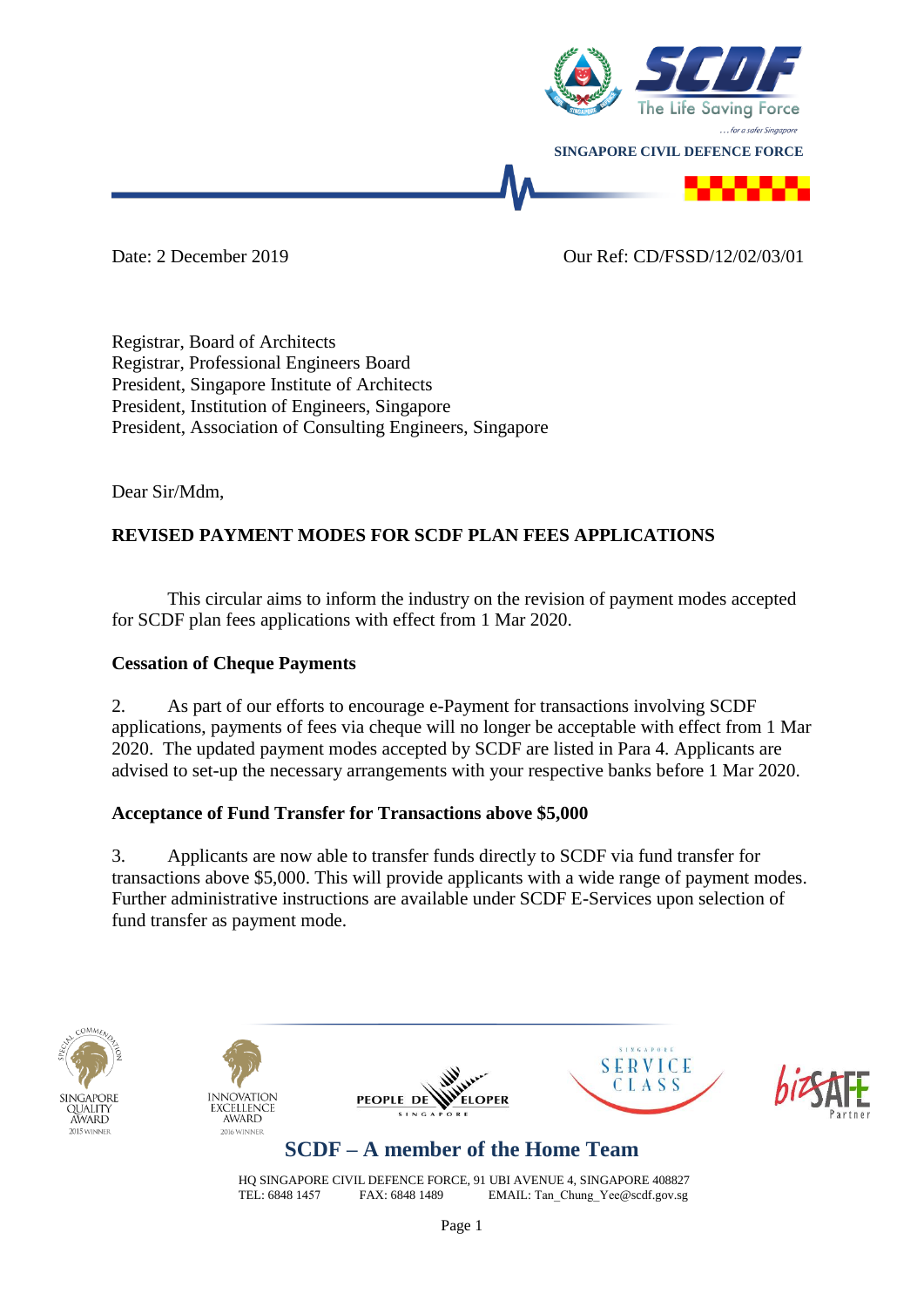### **Updated Payment Modes (Applicable from 1 Mar 2020)**

4. The following lists the updated payment modes for SCDF plan fees transactions with effect from 1 Mar 2020:

#### At SCDF E-Services Payment Website:

- a. Credit Card
- b. eNETS
- c. GIRO
- d. Journal Adjustment Voucher (For Ministries only)
- e. Bank Transfer (for transactions above \$5,000 only)

At HQ SCDF Customer Service Centre:

- a. Credit Card
- b. NETS
- c. Cashcard

5. Please convey the contents of this circular to members of your Institution/Association/ Board. This circular is also available in CORENET-e-Info: http://www.corenet.gov.sg/einfo.

6. For any inquiry or clarification, please contact Mr Wong Wei Jeat at 68481603 or LTC Tan Chung Yee at 68481457.

Yours faithfully,

(transmitted via e-mail)

LTC Tan Chung Yee Fire Safety & Shelter Department *for* Commissioner Singapore Civil Defence Force











## **SCDF – A member of the Home Team**

HQ SINGAPORE CIVIL DEFENCE FORCE, 91 UBI AVENUE 4, SINGAPORE 408827<br>TEL: 6848 1457 FAX: 6848 1489 EMAIL: Tan Chung Yee@scdf.gov.sg EMAIL: Tan\_Chung\_Yee@scdf.gov.sg